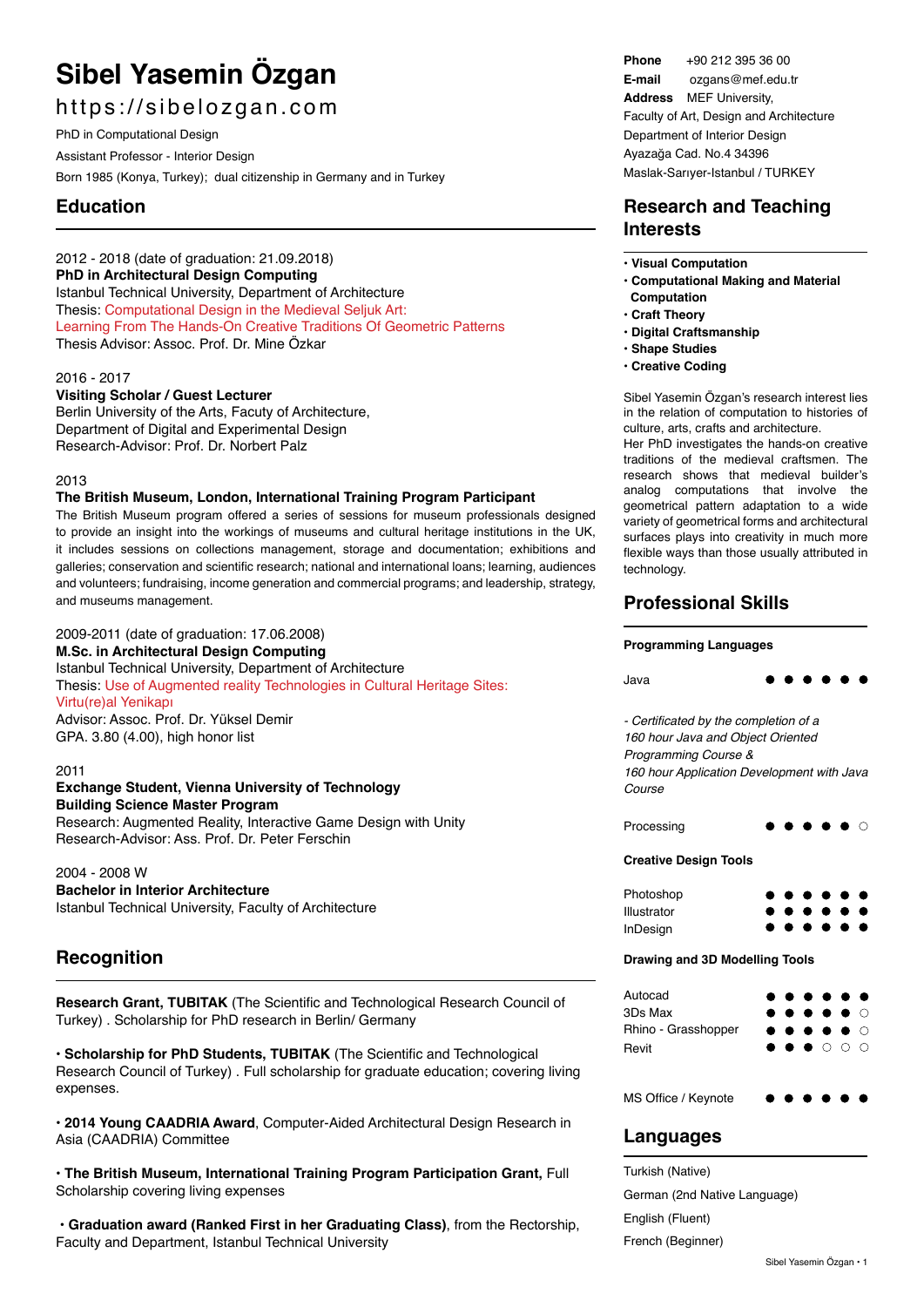# **Experience**

## 2018 - Present

**Assistant Professor, Istanbul MEF University, Faculty of Arts, Design and Architecture, Department of Interior Design** Istanbul - TURKEY

#### **Teaching Experience**

- Mandatory Undergraduate Course Atmosphere Design (Spring 2019)
- Mandatory Undergraduate Course Introduction to Interior Design (Fall 2018 and 2019)
- Elective Undergraduate Course Creative Coding (Spring 2020)
- Undergraduate Course Design and Build Studio (Summer 2019)
- Undergraduate Course Interior Architectural Design Studios II (Fall 2018), IV (Fall 2019), V (Fall 2019)
- Undergraduate Course Interior Architectural Design Diploma Project (Spring 2019 and 2020)

#### **Administrative Experience**

• Faculty representative of Internship Commission

February 2016 - February 2017 **Visiting Scholar, Berlin University of the Arts,** Berlin - GERMANY

#### **Teaching Experience**

• Graduate Course Digital Architectural Design Studio (Fall 2016)

#### 2012 - 2018

**Research & Teaching Assistant, Istanbul Technical University, Faculty of Architecture, Department of Interior Architecture** Istanbul - TURKEY

#### **Teaching Experience**

• Graduate Course International Master in Interior Architectural Design (IMIAD\*) Interior Architecture Project I

 (IMIAD\* is an international Graduate Program in collaboration with Stuttgart University of Applied Sciences - HFT, Germany & Istanbul Technical University -ITU, Turkey & Edinburgh Collage of Art- ECA, Scotland , Universitaria Professionale della Svizzera Italiana- SUPSI, Switzerland & CEPT University, Ahmadabad -India) (Fall 2014)

- IMIAD\* Graduate Mandatory Course Digital Representation Techniques for Interior Design (Spring 2013)
- Undergraduate Course Design Principles of Interior Finishing Systems (Spring 2017)
- Undergraduate Course First year Basic Design Studio (Spring 2017)
- Undergraduate Course Architectural Design Studio III (Fall 2013)
- Undergraduate Course Interior Architectural Design Diploma Project (Spring 2012, Spring 2014)
- Undergraduate Course Interior Architectural Design Studio I (Spring 2012) , II (Fall 2012), III (Spring 2014) and IV (Fall 2014)

#### **Administrative Experience**

- Member of the Architectural Faculty Board of Management as Teaching and Research assistants' representative
- Faculty Representative of School of Architecture in Annual High School Carrier Discovery Events, ITU
- Department representative of several Faculty Commissions

#### **Publishing Experience**

• A|Z ITU Journal of the Faculty of Architecture, editorial secretariat

## **Exhibition Experience & Organization Experience**

- Management and concept design of end of semester exhibitions of Bachelor & Master Design Studio Projects
- Management and concept design of end of semester exhibitions of Interior Architecture selected student works
- Management and concept design of several workshop end-results
- Organization of international and national conferences
- Organization of several faculty events
- Organization of several international architectural design workshops

#### December 2011 - April 2012

**Interior Architect, Arsipel Architectural Design Office,** Istanbul - TURKEY Project coordinator of several national and international Retail, Housing and Mix-Used Architectural & Interior Design Projects

2011 - Summer **Interior Architect / Intern, Riedl Architectural Design Office,** Vienna - AUSTRIA Project architect - Fasangarten Housing project, Vienna

2010 - Summer **Kolophon Archaeological Excavations**, Izmir - Turkey Ancient city wall building survey

2009 - 2010

#### **Interior Architect, 314 Architectural Design Office**, Istanbul-Turkey

Project coordinator of several national and international Restaurant, Hotel, Competition, Housing and Commercial Interior Design Projects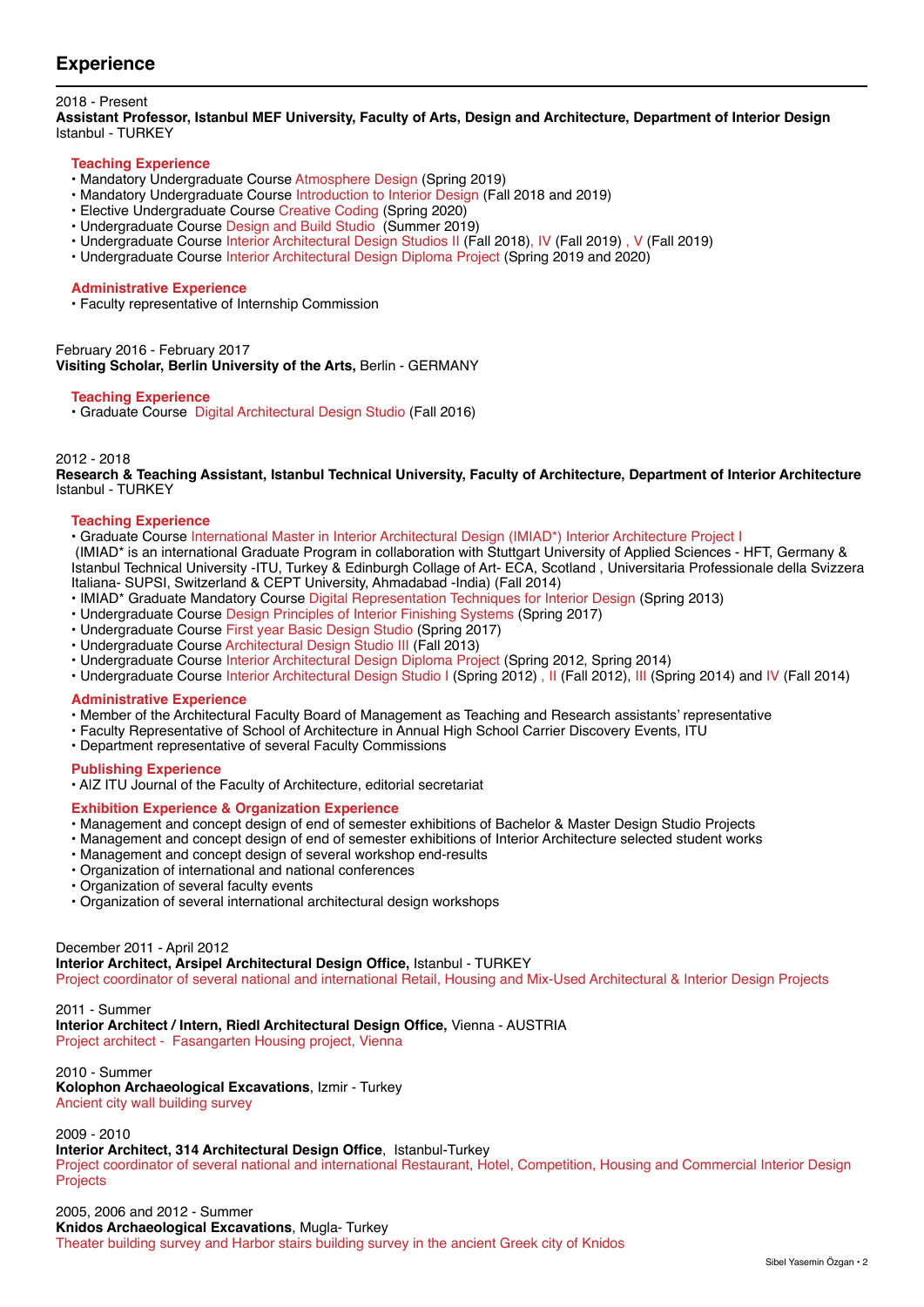# **Publications**

#### **Journal Articles**

Özgan S.Y., Özkar. M., 2017, A Thirteenth-Century Dodecahedron in Central Anatolia: Geometric Patterns and Polyhedral Geometry, Nexus Network Journal, DOI 10.1007/s00004-017-0341-0

#### **Book Chapters**

Özgan S.Y., Özkar. M., 2019 , The Dividing of the Sphere in Domes of Medieval Anatolia, in Faces of Geometry. From Agnesi to Mirzakhani (ed. P. Magnaghi-Delfino et al.), Lecture Notes in Networks and Systems 88, Springer Nature Switzerland AG 2020, https://doi.org/10.1007/978-3-030-29796-1\_15

Özgan, S.Y., Bacinoglu, S.Z., Coşkun, E., 2014, The Potentials of Rules Based Approaches in Design Formation Processes, in Critical Spaces; Contemporary Perspectives in Urban, Spatial and Landscape Studies (ed. Alexandru Calcatinge), Lit Verlag, Vienna-AUSTRIA, ISBN: 978-3-643-90495-9

#### **Conference Proceedings**

Özkar. M., B.Hamzaoğlu, Özgan S.Y., 2019, A Historical Perspective to Fabrication in Architecture for Preserving Heritage, in Architecture in the Age of the 4th Industrial Revolution :Proceedings of the 37th eCAADe & 23th Sigradi Conference

Özgan S.Y., Özkar. M., 2018, A Reading of the Effects of Material and Craft Techniques on the Application of Geometric Patterns with a Focus on Tile-Mosaic, in CRAFTARCH'18 International Art Craft Space Congress Proceedings Book, Egitim Publishers, Konya - TURKEY, E-ISBN: 978-605-7557-56-8

Özgan S.Y., Sevmen D., 2015, Recalling The Heritage Of Ancient Wreath Designs: An Exploration Of The Computation In Making, in Project Information for Interaction Proceedings of the 19th International Conference of the The Iberoamerican Society of Digital Graphic (SIGRADI) 2015, 23 -27 November 2015., Universidade Federal de Santa Catarina, Florianópolis/SC, Brasil, ISBN: 2318- 6968

Özgan S.Y., Özkar. M., 2014, Playing by the Rules: Design reasoning in Escher's creativity, Rethinking Comprehensive Design: Speculative Counterculture Proceedings of the 19th International Conference of the Association of Computer-Aided Architectural Design Research in Asia (CAADRIA) 2014, Hukuto Print Co., Ltd., Kyoto- JAPAN, ISBN: 978-988-19026

Sağlar-Onay N., Özkan T., Özgan S.Y., Investigating and Interpreting the Interior Architectural Postgraduate theses in Turkey, in Proceedings of the 1st National Postgraduate Studies Conference in Interior Architecture**,** ITU, Istanbul - Turkey

Özgan, S.Y., Demir, Y., 2013, Use Of Augmented Reality Technologies In Cultural Heritage Sites; Virtu(Re)Al Yenikap**ı**, Proceedings of the VII. National Computational Design in Architecture Conference "Computational Design, Entropy, Creativity", 27-28 June 2013,ITU Mimarlik Fakultesi Matbaasi, Istanbul-TURKEY, ISBN: 978-975-561-437-3

# **Conference & Seminar Presentations**

• 37th eCAADe & 23th Sigradi Conference: Architecture in the Age of the 4th Industrial Revolution, Porto- Portugal, 11-13 September 2019, paper presentation, "A Historical Perspective to Fabrication in Architecture for Preserving Heritage"

• Faces of Geometry: from Agnesi to Mirzakhani, International Conference, Politecnico Milano, 13 May 2019, Milan - Italy, paper presentation "The Dividing of the Sphere in Domes of Medieval Anatolia"

• CRAFTARCH'18 International Art Craft Space Congress, 5-7 December 2018, Konya - Turkey, paper presentation "A Reading of the Effects of Material and Craft Techniques on the Application of Geometric Patterns with a Focus on Tile-Mosaic"

• EUSIPCO 2017 "Creative Design and Advanced Manufacturing: An Emerging application area for Signals and Systems" workshop, 2 September 2017, Kos Island- Greece, Research Presentation "How Material and Making Alters Visual Computation: The Traditional Art of Tile Mosaic"

• Ornamental Gaze Workshop, Istanbul Bilgi University, 08 August 2017, Istanbul - Turkey, Invited Seminar Presentation "Patterns & Surfaces : An Inquiry on Geometrical Relations"

• Nexus 2016 Architecture and Mathematics Conference, 6-9 June 2016, San-Sebastian, Donastia- Spain, Paper presentation "Repeat Patterns on Polyhedra: a Case of a 13th-Century Dodecahedron in Central Anatolia"

• 19th International Conference of the The Iberoamerican Society of Digital Graphic (SIGRADI), 23-27 November 2015**,** Florinapolis - Brazil, Paper Presentation "Recalling The Heritage Of Ancient Wreath Designs: An Exploration Of The Computation In Making

• The British Museum Creating Museums of World Stories Workshop, 20-21 November 2015, Chhatrapati Shivaji Maharaj Vastu Sangrahalaya (CSMVS), Mumbai-India, Workshop Presentation "Istanbul: City and Empire Discover Istanbul and the world on the streets"

• Computational Problems in Creative Design With Shapes Workshop, Massachusetts Institute of Technology (MIT), 12-13 June 2015, Boston - USA, Research Presentation "Geometric Patterns and Distorted Dodecahedrons"

• National Postgraduate Studies Conference in Interior Architecture, 26-27 February 2015, Istanbul - Turkey, Paper Presentation "Investigating and Interpreting the Interior Architectural Postgraduate theses in Turkey"

• 19th International Conference of the Association of Computer-Aided Architectural Design Research in Asia CAADRIA 2014, 14-17 May 2014, Kyoto - Japan, Paper Presentation "Playing by the Rules: Design reasoning in Escher's creativity

• Seventh International Conference on Design Principles and Practices, 2013 Chiba-JAPAN**,** "Integrating Augmented Reality into Design Thinking and Education"